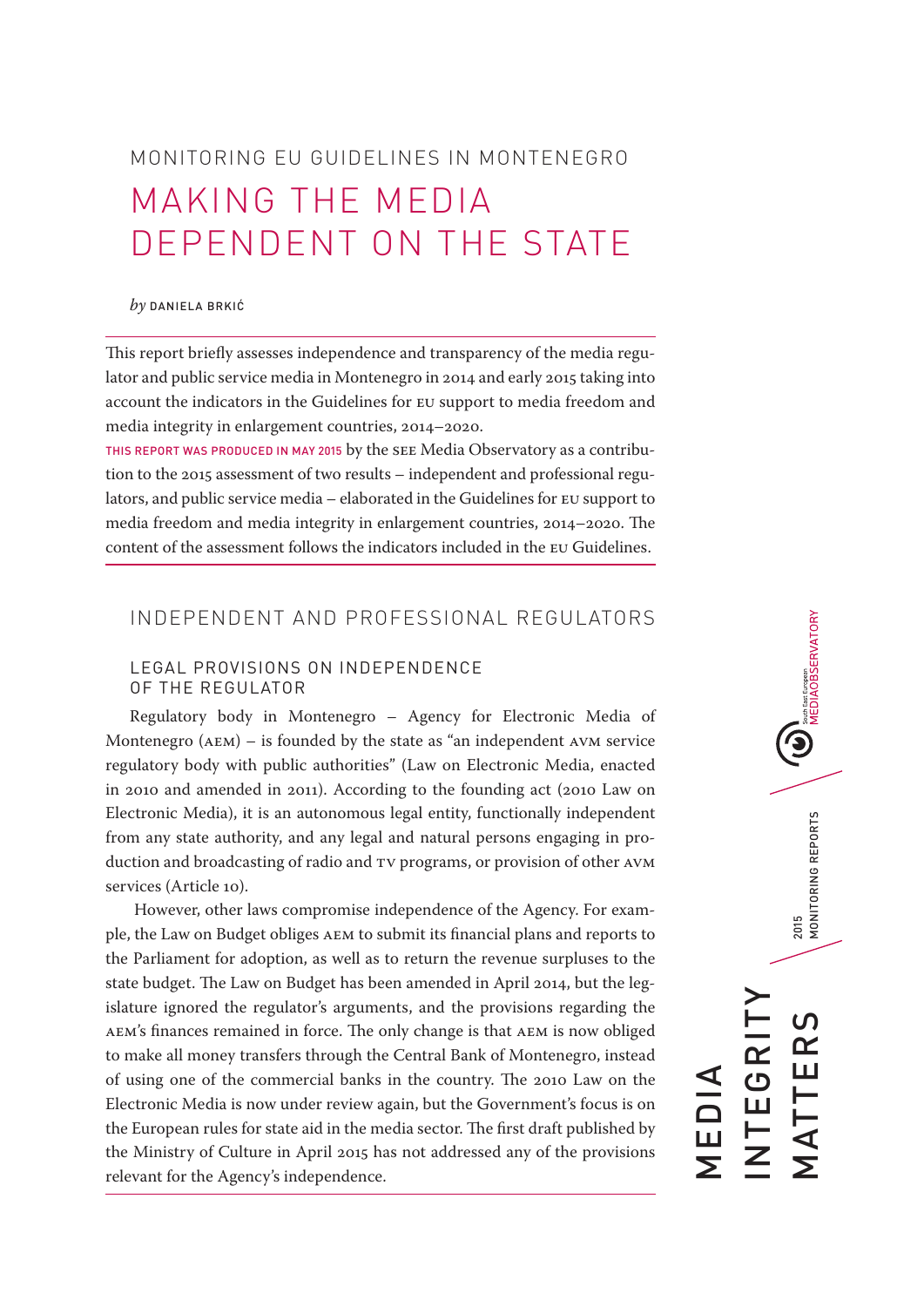#### TRANSPARENCY OF THE REGULATOR

AEM is legally obliged to publish its Activity and Financial Reports, as well as "to make all documents pertaining to rights and obligations of legal or natural persons available to the public, accompanied by a statement of reasons" (2010 Law on Electronic Media). Statute of the Agency also stipulates that the following documents and information must be published on its website: statute and other general documents adopted by the Agency; decisions and other administrative documents of the Agency; public calls and invitations to public consultations; professional opinions and explanations related to implementation of the Electronic Media Law; statistical and other indicators related to the development of the AVMS sector; decision of the Parliament of Montenegro on the appointment and revocation of the Council members; the details of the Chairman and members of the Council, Agency Director and other employees of the Agency; decisions following the public calls for awarding the rights to provide AVM services. These obligations are fully respected in practice- documents are made available to the public, on the AEM's website.

According to the Activity report for 2014, around 250 new documents were published on the AEM's website while that number was nearly double in the preceding year. Number of visits to the website for the past two years is approximately 130,000, with around 10,000 unique users per month.

## EFFICIENCY OF THE REGULATOR

The Agency is highly efficient in performing its normative activities. All procedures in adoption of bylaws, and decisions regarding the functioning of AVM service providers are adopted and published according to a legally set timeframe. Open calls for spectrum allocations and licensing procedures are promptly and effectively implemented. On the other hand, AEM provides little insight into the functioning and operations of the electronic media. Monitoring reports on the broadcasters' respect of program standards are scarce and sporadic (the latest one is from 2012). In this domain, AEM fails to perform its control function in the implementation of legal provisions on program standards, and fails to provide program quality check.

While granted sanctioning power, AEM most often refrains from practicing it. The majority of media in Montenegro are faced with financial difficulties, and, consequently, they fail to fulfil their financial obligations towards the regulator – they do not pay broadcasting license fees. However, AEM has not revoked any license on the ground of that violation of the law, but instead it has tried to solve this situation by offering broadcasters a debt-restructuring scheme in an attempt to keep the existing level of media pluralism in Montenegro's electronic media landscape.

On one hand, it is valuable to keep the level of pluralism in the media high. On the other, by doing such compromises, the Agency directly interferes in the media market competition, and also increases the dependence of the media MEDIA LEGISLATION IN MONTENEGRO PROVIDES FOR INDEPENDENCE OF THE REGULATOR, BUT OTHER LAWS SUCH AS THE LAW ON THE STATE BUDGET COMPROMISE THAT INDEPENDENCE.

 $\overline{\Xi}$ 

 $\sim$ Ш

MAKING THE MEDIA DEPENDENT ON THE STAT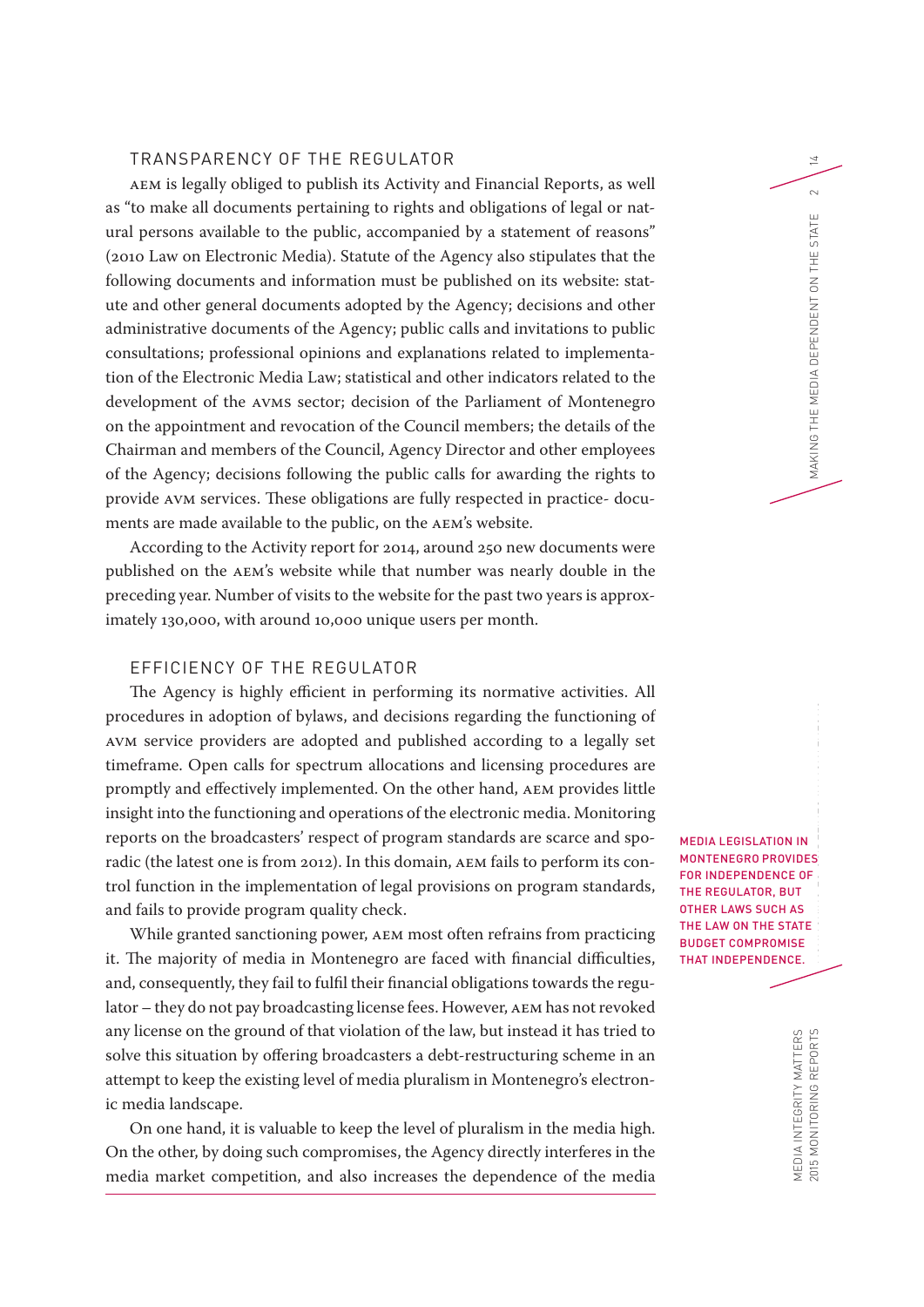of the state, supporting their practice to turn to the state for aid in financing of their businesses. In numbers, the broadcasting fee collection remains poor for years. In 2013 and 2014, the Agency collected only around one third of the broadcasting fees. With the debt-restructuring scheme introduced in 2014, the Agency managed to collect 40 percent of the unpaid fees from previous years. However, at the end of 2014, the total amount owed by broadcasters and AVM service providers to the Agency amounted to around 0.6 million EUR, while the overall annual revenues of AEM for the past 4 years amount to around 1 million EUR. The Agency has provided several incentives to broadcasters in order to solve this crisis. In 2013, AEM decided to give a 15 percent discount to broadcasting fees, for last three quarters of the year, but the percentage of total collection of fees was only 32 percent.

# REGULATOR CONSULTED ON THE REGULATION CHANGES

The Ministry of Culture regularly consults the Agency on the regulation changes in the electronic media sector. For example, the Agency has given its opinion on the latest draft amendments to the Law on Public Broadcasting Services (November 2014). Agency's comments to the draft laws are made available to the public through its website. The Agency's opinion is not binding but it is considered in the parliament procedure of adopting the laws. The Agency is also legally obliged to organize public consultations when drafting the Development Program for AVM services sector and when determining the amount and method of payment of fees, the registration fee for the AVM service providers and the fee payable upon issued license for provision of AVM service.

## MEDIA SECTOR CONSULTED ON THE REGULATION CHANGES

The Agency also regularly invites AVM service providers to give their written comments, proposals and suggestions prior to adopting any legal act with impact on provider's rights and obligations. It is, however, not known to what extent is the sector engaged in such consultations. For example, when adopting the Rulebooks on quotas for the European and independent productions, the Agency published the invitation for public consultations on its website on 22 September 2014, accompanying the invitation with the draft text of the Rulebooks. The invitation stated that comments could be given in written form by 8 October 2014. The next piece of information on the topic was a release from the Agency's Council meeting from 30 October stating that the Rulebooks was adopted, with no information on comments received or participation of any other interested parties.

2015 MONITORING REPORTS MONITORING REPORTS MONITORING EU GUIDELINES IN MONITORING THE STATE 3 SECTION ON THE STATE 3 DESPITE HAVING THE SANCTIONING POWER, AEM MOST OFTEN REFRAINS FROM PRACTICING IT. STRUGGLING WITH FINANCIAL DIFFICULTIES, MANY BROADCASTERS DO NOT PAY BROADCASTING LICENSE FEES. INSTEAD OF SANCTIONS, AEM IS OFFERING THEM A DEBT-RESTRUCTURING SCHEME AS AN ATTEMPT TO KEEP THE EXISTING LEVEL OF PLURALISM IN THE MONTENEGRO'S ELECTRONIC MEDIA LANDSCAPE. SUCH APPROACH INCREASES THE DEPENDENCE OF THE MEDIA OF THE STATE.

14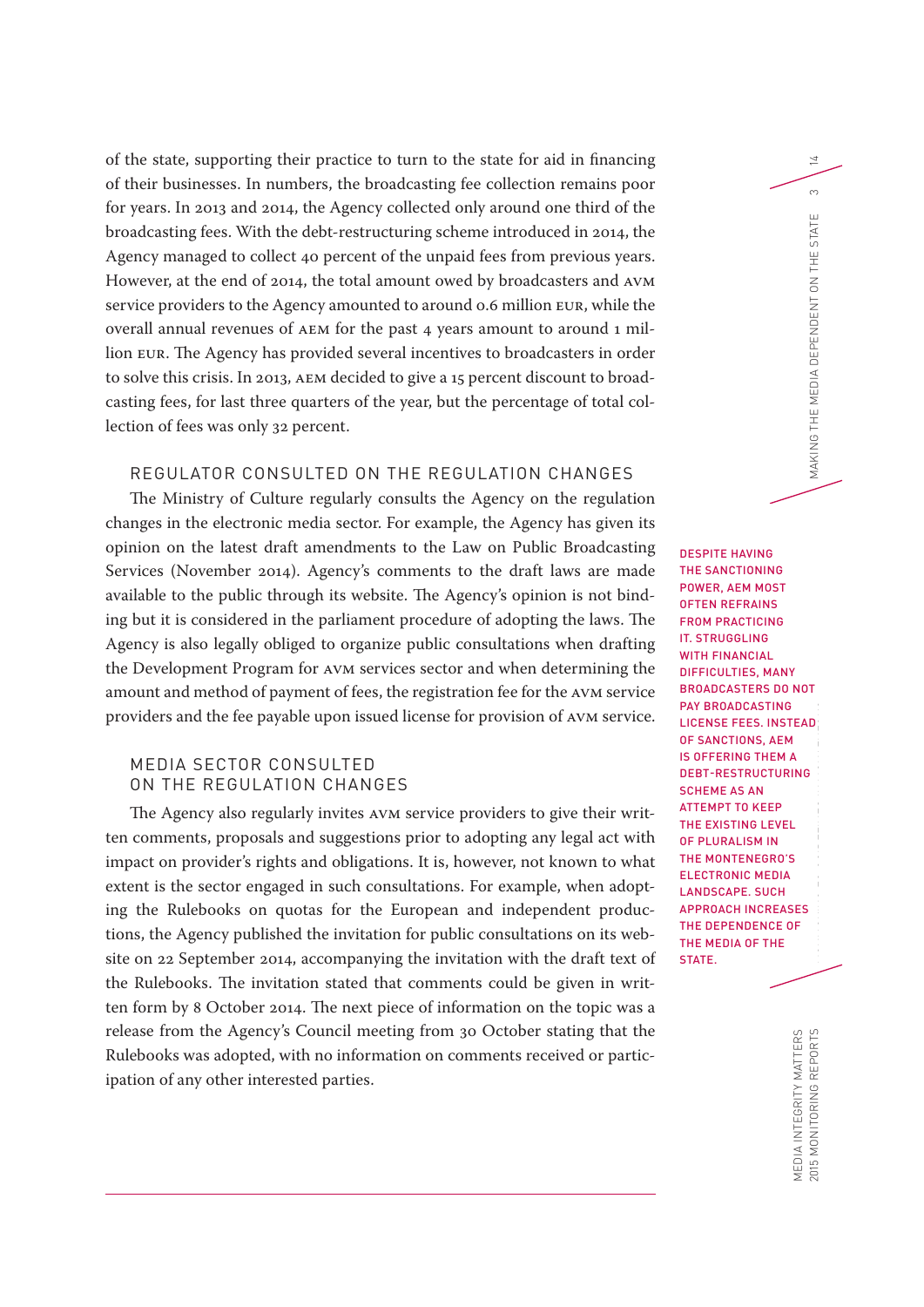#### INTERFERENCE BY THE GOVERNMENT AND THE PARLIAMENT

The Government representative was excluded from the governing body of the Agency (Council of the AEM) by changes of the Law on Electronic Media in 2010. Instead, the governing board consists of 5 members elected among members of academia, professional organizations and civic sector. However, the Government and the Parliament have continued to interfere with AEM's financial autonomy. The Parliament elects AEM's Council members through transparent procedure, but it also has legal power to dismiss the whole Council as the governing body of regulator in case it fails: 1) to meet for more than six months without a justified reason, or 2) to make publicly available, by posting it on the AEM's website AEM's Activity, Financial and Audit Report for the previous year, not later than by the end of June of the current year.

The Parliament's control became even stronger in 2014. In April 2014, the Parliament convened a control hearing of the Agency's management and its Council members. The Parliamentary committee was dissatisfied with the quality of implementation of the Law on Electronic Media, the complaints referred to the lack of initiative within the Agency to monitor and sanction program content such as defamatory and hate speech. It was also criticized for inability to involve the general public in using the instruments of media regulation – the proof of which was a very small number of received viewers' complaints. Another general objection was the Agency's practice of not sanctioning the broadcasters that do not pay the broadcasting fees, which the Agency's managers justified on grounds of insufficient capacities of the Agency, which in turn influence its ability to produce more results in monitoring of the program standards. They also mentioned the Agency's plan to launch a campaign for boosting citizens' use of complaints mechanism. Answering to criticism for not imposing sanctions to broadcasters that do not pay the broadcasting fees, the Agency claimed strict application of the legal provisions in that case would result with collapse of more than half of the broadcasting media in Montenegro. The hearing also raised the issue of the Parliament's improper interference with the Agency's independence. It was emphasized that there is no legal basis for the Parliament to organize such a hearing in the first place – the hearing of the AEM's governing board and management (except in the Parliament's rules of procedure) – or to influence them to act in any specific manner other than the legally prescribed.

# FINANCIAL AUTONOMY OF THE REGULATOR

AEM is financed from direct revenues assigned to it by the Law on Electronic Media. Regulator acquires funds from non-recurrent fees for registration of the AVM service providers and from the annual fees paid as per issued licenses for the AVM service provision (transmission fee, on-demand AVM service provision fee). Revenues and total spending are planned and realized according to the publicly available financial plans and reports. The state does not contribute to Agency's 14

 $\overline{a}$ ш

MAKING THE MEDIA DEPENDENT ON THE STATI

MEDIA INTEGRITY MATTERS<br>2015 MONITORING REPORTS MEDIA INTEGRITY MATTERS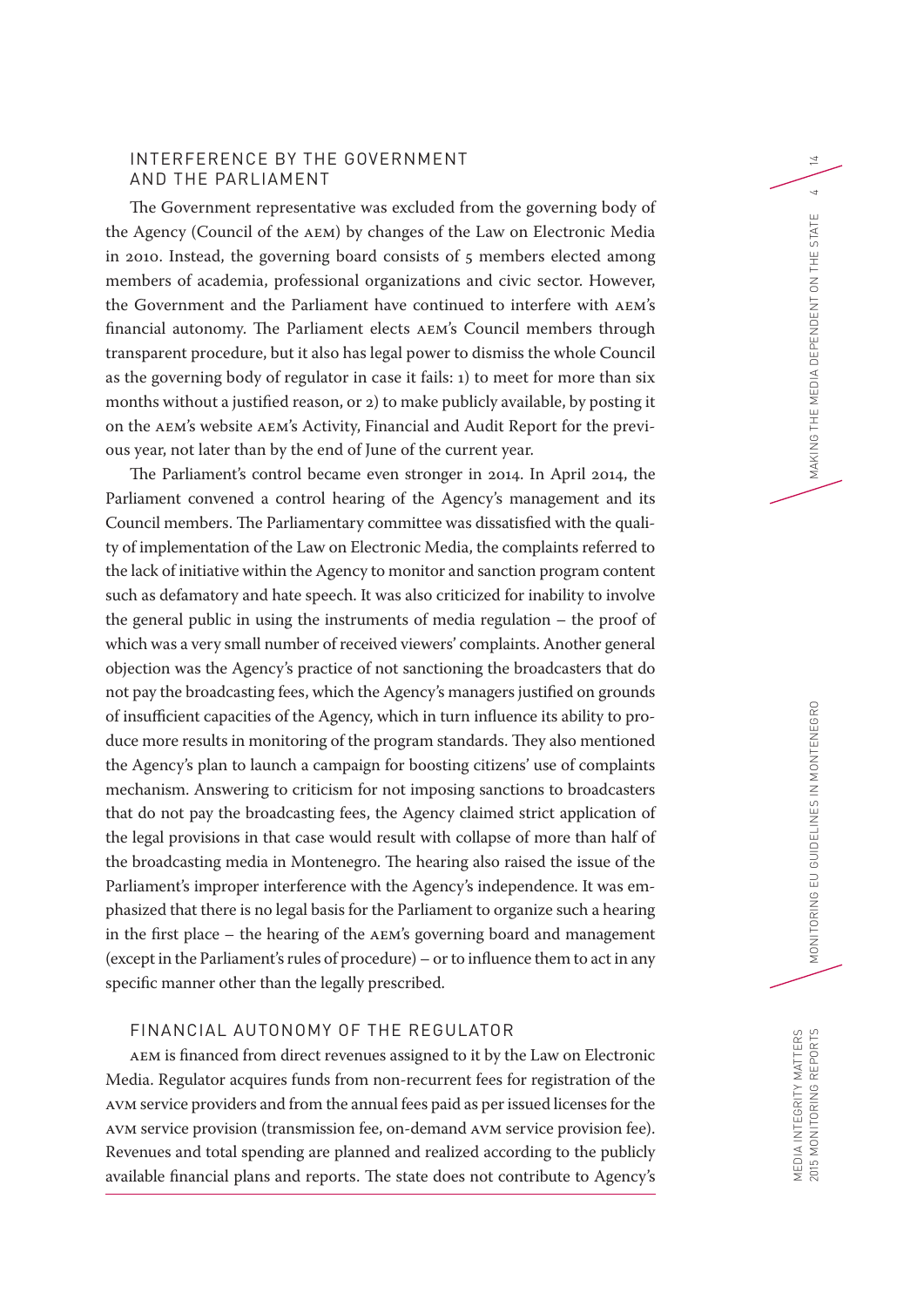funding and, since the adoption of the 2010 Law on Electronic Media (which gave the licensing competencies to the Agency), the regulator operates with surpluses.

In January 2013, the legislation changes forced the nominally independent AEM to return its own budget surpluses to the state budget. The Agency has protested against that solution since those funds are then not invested in the AEM's capacities and operations or in any initiatives beneficial for the media sector. Furthermore, the restrictions in the AEM's finances obstructed the regulator's intention to invest resources in strengthening its monitoring capacities. The Agency was subjected to the same rules also in 2014. While this has not endangered the Agency's functioning given that its financial operations resulted in surplus in 2014 as well, it has prevented it from investing in the development of its own capacities.

The Parliament has continued to be responsible for adoption of financial plans and reports of the Agency, contrary to the EC recommendations. It has also practiced its power to modify financial plans of regulator. The fact that the Parliament forced the Agency to modify its financial plans for 2013 and 2014, according to both Freedom House and the EC Progress report, it "clearly undermines the AEM's independence". This power was given to the Parliament by the 2011 Law on Budget, and the clause in question has not been revoked in 2014 amendments (2014 Law on Budget and Fiscal Responsibility).

Based on the Government's recommendations, in 2011 and 2012, the salaries in nominally independent regulatory bodies, including AEM, were reduced and that measure is still in force. However, the salaries in the Agency are still above the national average. The management insists on maintaining them as high as possible in order to keep the existing and attract the new qualified personnel in the sector where telecom industry presents strong competition.

Financial crisis is partially blamed for having significantly affected the revenues of both broadcasters and AVMS providers. However, while the broadcasters are struggling, the finances of the regulator have not been significantly affected thanks to the expansion of on demand AVM services providers. In 2014, they provided more than 60 percent of AEM's revenues in comparison to 30 percent collected from broadcasters. The share of the income from the fees paid by on demand AVM service providers in the Agency's annual revenue has been doubled since 2011.

#### TRACK-RECORD OF THE REGULATOR'S INDEPENDENCE, TRANSPARENCY AND PROFESSIONALISM

Past performance of the broadcasting media regulation in Montenegro does not serve as an indicator of future stability. On the contrary, Montenegro has gone through a serious crisis in this sector. The 2010 Law on Electronic Media has eliminated the problems created by the 2008 regulation, which deprived the Broadcasting Agency (official name of the regulator until 2010) of several important powers. The same legislation prescribed the establishment of a new

2015 MONITORING REPORTS MONITORING EURO EU GUIDELINES IN MAKING THE MONITORING THE MEDIA DEPENDENT ON THE STATE 5 STATE 5 STATE 5 STATE 5 STATE 4 STATE 4 STATE 4 STATE 5 STATE 4 STATE 4 STATE 4 STATE 4 STATE 4 STATE 4 STAT THE PARLIAMENT'S INTERFERENCE IN THE WORK OF THE REGULATOR BECAME EVEN STRONGER IN 2014. IN APRIL 2014, THE PARLIAMENT CONVENED A CONTROL HEARING OF THE AGENCY'S MANAGEMENT AND ITS COUNCIL MEMBERS WITHOUT HAVING LEGAL BASIS FOR SUCH CONTROL.

 $\overline{\Xi}$ 

 $\overline{a}$ Ш STATI

MAKING THE MEDIA DEPENDENT ON THE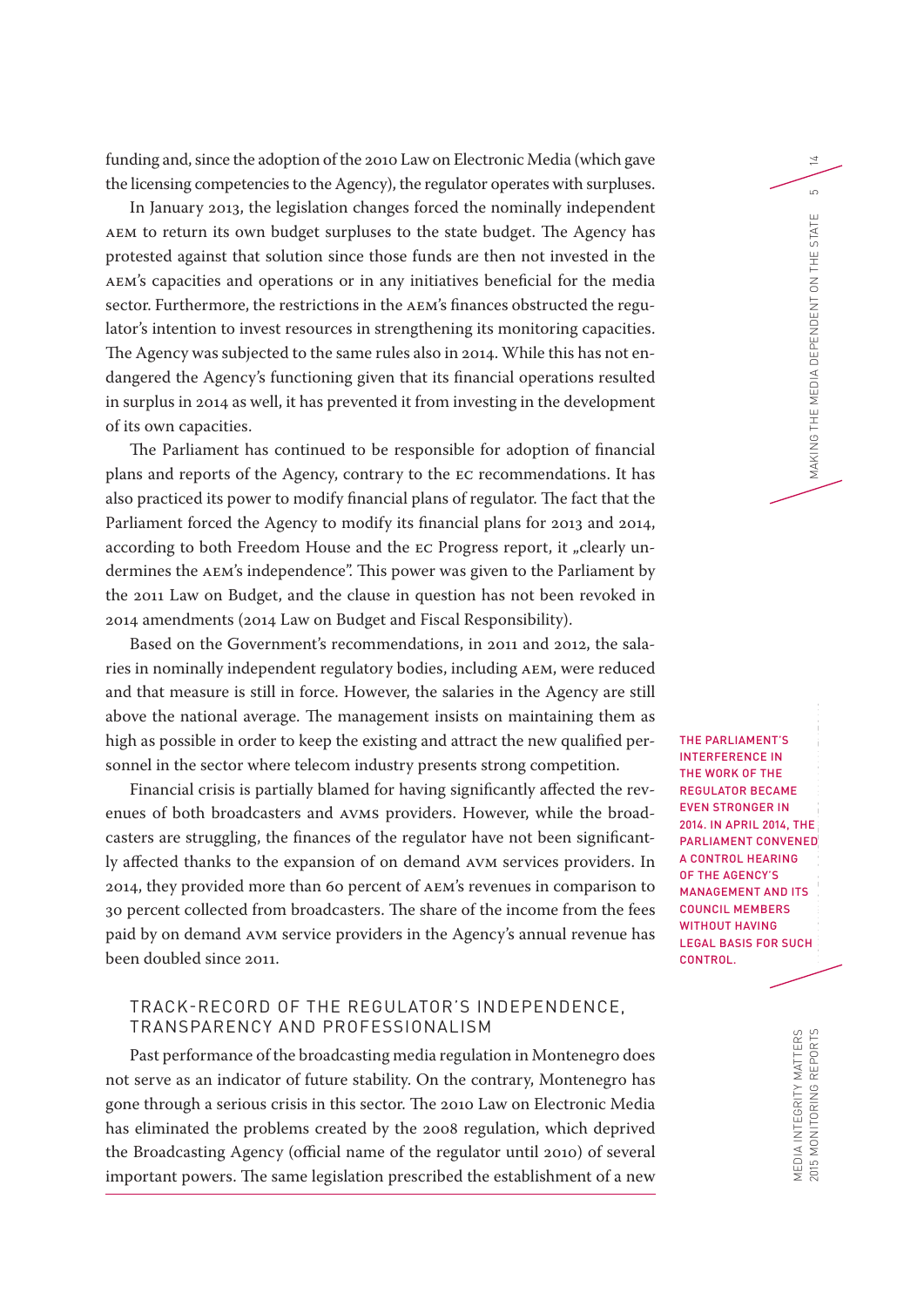regulatory body, the Agency for Electronic Communications and Postal Affairs, but the powers of the two Agencies were not clearly distinguished. That situation caused a significant amount of criticism and tensions. The 2010 Law on Electronic Media was adopted following the severe criticism from the EU, OSCE and international organizations such as Article 19. The discussion in the national Parliament during the procedure of adoption of the Law raised concerns whether such solution was a compromise made by the Government in order to keep the control over the other regulatory body, the Agency for Electronic Communications and Postal Affairs, which controls primarily the area of telecommunications with an annual turnover of over 300 million EUR.

## AVAILABILITY OF RECORDS ON MEDIA OWNERSHIP AND FINANCIAL STATEMENTS OF OUTLETS

AEM is obliged to provide annual reports on media ownership, but the latest annual report available on the AEM's website (accessed on 28 April 2015) is the one from 2012. Currently, the only available information is sporadic notices on changes in media ownership structure of particular media. Commercial media outlets in Montenegro have never revealed their financial statements, nor are they obliged to do so. AEM does not have any jurisdiction over their economic performance or its transparency.

#### LEGISLATION AGAINST MEDIA MONOPOLIES AND DOMINANT MARKET POSITIONS

The 2010 Law on Electronic Media provides definitions and sanctions for media concentration. All decisions on sanctions, as well as resolutions of the complaints submitted by the media are made public through the AEM's website. Unlawful media concentration is considered to exist when a broadcaster with national coverage holds more than 25 percent stake in another national broadcaster or more than a 10 percent stake in a news agency or daily print media with the circulation exceeding 3,000 copies. The Law also forbids broadcasters to broadcast over the same area more than one television and one radio program with the same or similar program content. Also, radio or television program licensed for broadcasting with local or regional coverage may not hold more than 30 percent stake of another broadcaster with regional or local coverage over the same area, or publish local daily print media (Article 131). The same provisions apply to relatives of media owner in direct line up to the second degree or his/her spouse. (Article 132) Besides the Law on Electronic Media, there is also separate regulation against monopolies – the Law on Protection of Competition (2012). Regulator in this area – Agency for Protection of Competition – has never intervened in the electronic media sector, but it has annulled the 2013 agreement of four daily papers on the price increase from 0.5 to 0.7 EUR. The decision still hasn't been enforced due to long court appeal procedures.

14

 $\sim$ Ш

MAKING THE MEDIA DEPENDENT ON THE STAT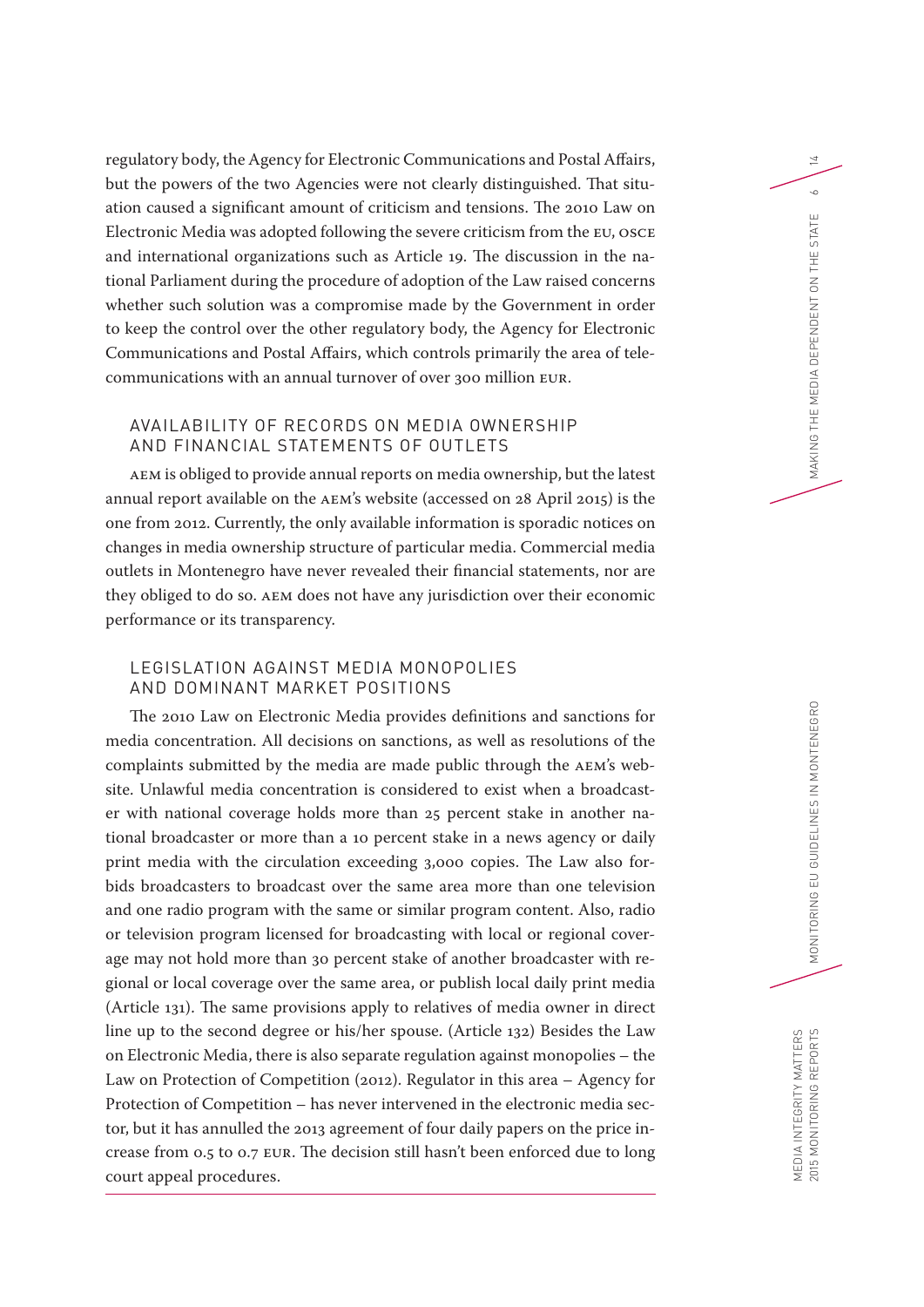The sanctions for illegal media concentration, as stipulated in the Law on Electronic Media, include license revocation or denied license. Such measure has never been applied. Instead, AEM has issued warnings to media outlets that have breached these provisions and requested from them to correct the irregularities in the ownership structure. In 2014, there were no such interventions, and in 2013 there were only two, both resolved in line with regulator's requests. It is uncertain whether the formal ownership structure discloses who really controls the tangible media. For example, media concentration was announced legally correct in the case of a broadcaster TV Vijesti, a daily newspaper Vijesti, weekly magazine Monitor, and news web portal Vijesti, where several individuals formally have only minor stakes in the ownership structure of these media. In public, they are, however, recognized as main and real owners and decision-makers.

All decisions on sanctions, as well as complaints resolutions invested by sanctioned media are made public through AEM's website.

## "STATE ADVERTISING"

State advertising in the media in Montenegro is not regulated. The analyses conducted by civic sector revealed indications that state advertising is irregular, uncontrolled and non-transparent. It also distorts media market competition. The 2014 report released by the Center for Civic Education, disclosed that in 2013 state bodies spent more than 2 million EUR on advertising, with the majority of that money having gone to public broadcaster RTCG, (at that time) state-owned daily Pobjeda, and to local media controlled by local governments in accordance with their political and pro-government affiliations. At the same time, the state spent only 2 percent of that total amount for advertisements in private broadcaster TV Vijesti, and even less in daily Vijesti, although they are among the three most influential media in Montenegro (according to the opinion polls) but critical to the Government in their editorial policy.

This illustrates the need to introduce good governance rules in this area, not only for market reasons, but also to prevent misuse of the state finances for further political polarization of the media in Montenegro. According to data of National Electoral Commission on political parties' expenditures for media campaigns during the 2014 local elections, the opposition parties clearly supported TV Vijesti, while on the other hand, ruling party DPS spent its entire advertising budget in TV Prva and TV Pink, whose editorial policy is close to the Government. There are no data on volume and share of state advertising or use of other type of public money per media outlet in Montenegro. Neither regulation nor self-regulation has been adopted to introduce such transparency obligations. Also, there is no record on advertising spending by big state-owned companies and no monitoring of that issue.

THERE IS URGENT NEED TO INTRODUCE GOOD GOVERNANCE RULES FOR "STATE ADVERTISING", NOT ONLY FOR MARKET REASONS, BUT ALSO TO PREVENT MISUSE OF THE STATE FINANCES FOR FURTHER POLITICAL POLARIZATION OF THE MEDIA IN MONTENEGRO.

 $\overline{4}$ 

 $\sim$ Ш

MAKING THE MEDIA DEPENDENT ON THE STAT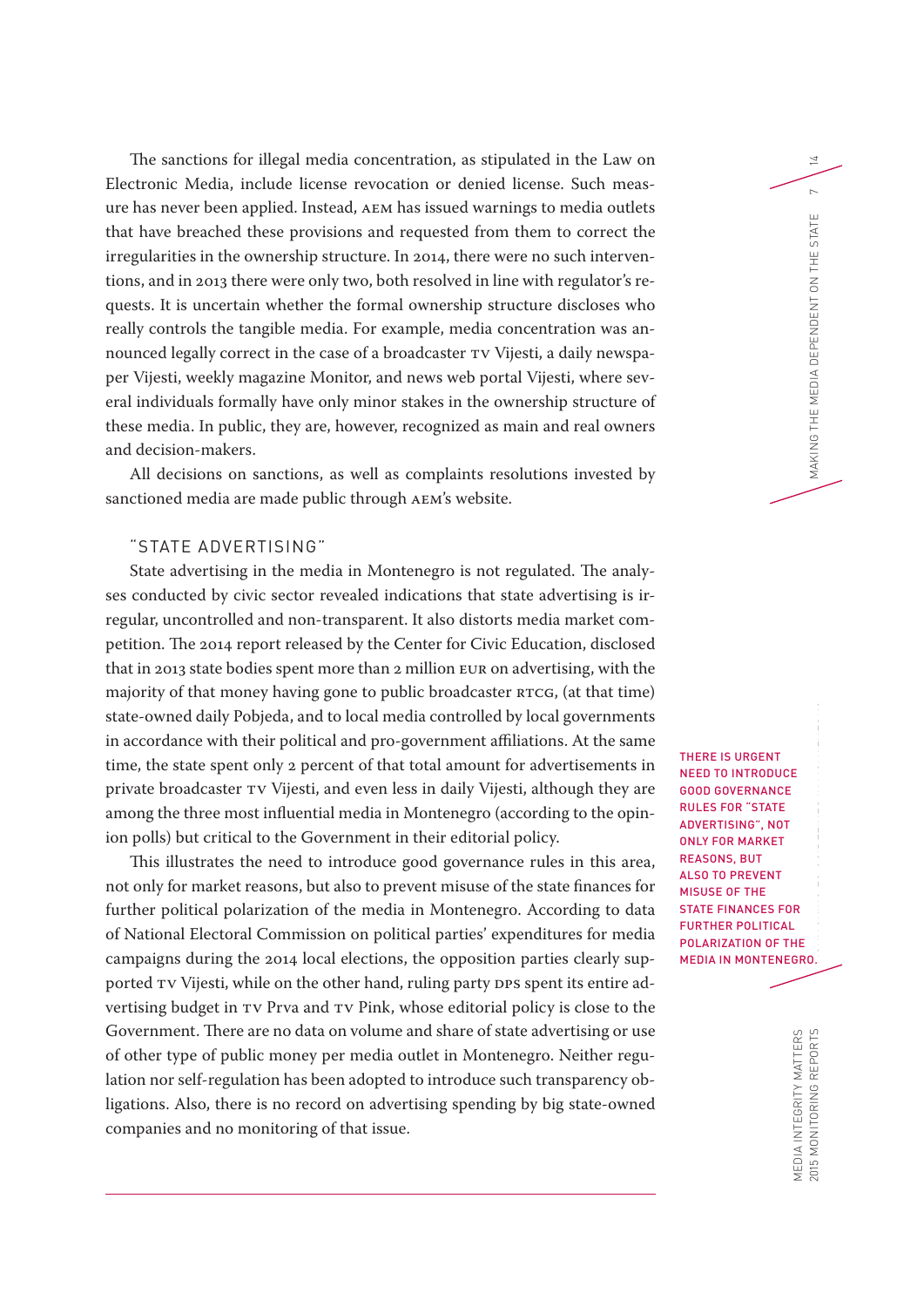## SECTOR ANALYSIS AND VERIFIED AUDIENCE MEASUREMENT

AEM is legally obliged to monitor adherence to the minimum program standards, commercial AV communications and "other legal rules with regard to broadcasted program". In practice, AEM regularly provides quarterly market reports limited to data on market coverage with digital vs. analogue signal, and channels/types of signal distribution. It also sporadically monitors the program standards (the last report is from 2012). Those reports are limited to data on the amount of production by national broadcasters, and quotas for commercial AV communications.

In 2014, the Agency introduced practice of semi-annual analyses of television coverage of events/topics of special interest. In 2014, such events were local elections and the Pride Parade. Apart from this, the Agency doesn't provide any data on audience share of specific broadcasters, or any other data on type/ quality of program that could be useful for setting policy. Audience measurement data is sporadically provided by private agency Ipsos Strategic Marketing. These measurements are conducted under commercial contracts with broadcasters and are not publicly available.

The Agency is, however, active in policy setting within its scope of current jurisdiction. Such example is the digitalization agenda. Transfer from analogue to digital broadcasting in Montenegro was intensified only in mid 2014, when the necessary equipment was installed and the national broadcasting multiplex set to operation. In June 2014, the first permit to start digital broadcasting was given to public broadcaster RTCG, free of charge. In October 2014, an open call for nine available licenses for digital broadcasters was published. AEM has previously raised concerns that poor financial and technical capacities of commercial broadcasters could be an obstacle for digitalization. Therefore it decided not to charge any additional costs for digital broadcasting until the final shut down of analogue signal in June 2015. Only three broadcasters applied to the call. It means that two thirds of digital broadcasting capacities are left out of use and without means for exploitation. The market conditions make majority of commercial and local public broadcasters uninterested in transferring to digital platform because of debts and anticipated switchover costs. The delayed digital switchover was realized at the point of time when more that 75 percent of Montenegrin households already chose some other platform for reception of TV programs.

#### MONITORING OF INFORMAL ECONOMIC PRESSURES ON INDEPENDENT REPORTING

AEM does not conduct any analysis that might disclose informal economic pressures on independent reporting. On the other hand, there is a clear need for identifying potential threats to fair media reporting and operating. Civil society organizations (for instance Institut Alternativa, 2015) in their reports 14

 $\infty$ Ш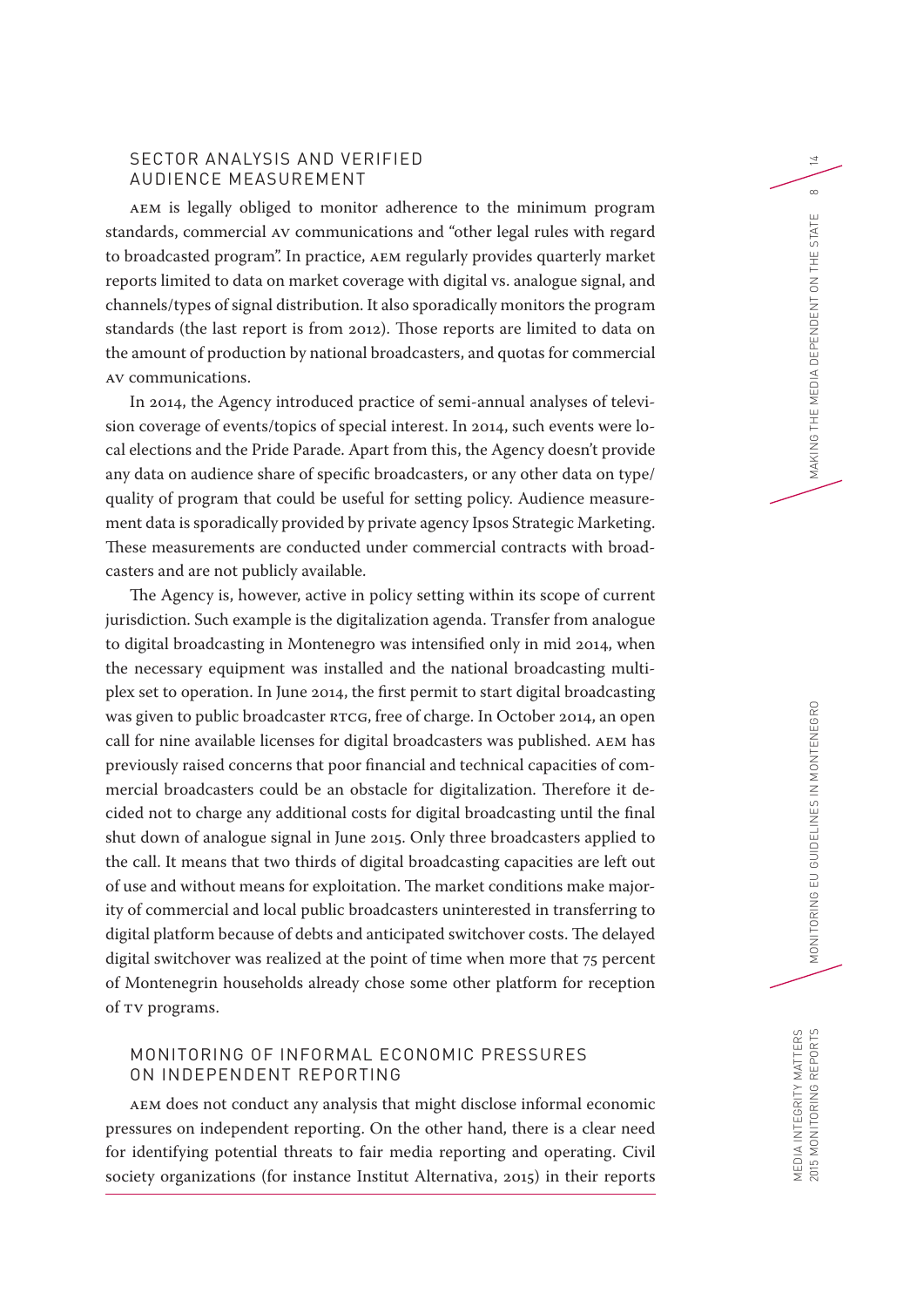raise the issue of unfair competition in advertising and media market in general. For many years professional associations such as AKEM (Association of Commercial Electronic Media) claim that the operations of TV broadcasters Pink and Prva, which produce majority of their programs in Serbia, should be considered unfair competition to the rest of commercial broadcasters in Montenegro. It is unclear whether the TV stations with headquarters in Serbia and operations in Montenegro fulfil legal requirements on local production quota. The latest publicly available data from May 2012, provided by AEM, show that some of broadcasters do not respect the quota requirement, but there is no data available on subsequent actions undertaken by the regulator nor more recent data to reveal weather this still is the case. These broadcasters, however, harvest the greater part of the marketing revenues in Montenegro.

It is estimated that 80 percent of advertisements placed in Montenegrin media come through specialized advertising agencies, with the remaining 20 percent contracted directly between media outlets and businesses. The market is dominated by branch offices of big regional advertising agencies' chains where dominant position belongs to Direct Media agency.

Apart from already mentioned provisions on unlawful media concentration and general anti-monopoly legislation, no other legal provision or legal check against economic irregularities or pressures exist.

#### PRIVATISATION OF STATE-OWNED MEDIA

In November 2014, the last remaining state-owned media (with 84.7 percent state ownership stake) in Montenegro– daily Pobjeda – was privatized. For more than a decade the state has been violating the Law on Media which set the final deadline for privatization of Pobjeda in November 2003. During that period the state aid to the newspaper amounted to almost 6 million EUR, in addition to covering multimillion losses of the company during the years. Three privatization tenders (2007, 2008 and 2011) failed. The last two finished in failed negotiation between WAZ, and later AVAZ, and the Government. The public has never been given precise reasons for the tender failures. During this decade, the government has increased its ownership stake by writing-off the company's tax debts. At one point, the Government bought the land and the building of Pobjeda estimated at 4.89 million EUR, and in return paid 2.8 million EUR for taxes and contributions for employees' salaries, but the public never found out how the difference of 2 million EUR was spent. Finally, the company has declared bankruptcy and then it was sold in direct negotiation procedure. The new owner of Pobjeda is the Greek company Media Nea, which already owns a daily in Montenegro – Dnevne novine. The owner, a Greek businessman Petros Statis is a business partner of Victor Restis, one of the tenants of Sveti Stefan, with good connections with the Montenegrin Government. In public, there were speculations that the deal was agreed in advance.

 $\overline{4}$ 

 $\circ$ Ш

MAKING THE MEDIA DEPENDENT ON THE STAT

MEDIA INTEGRITY MATTERS<br>2015 MONITORING REPORTS MEDIA INTEGRITY MATTERS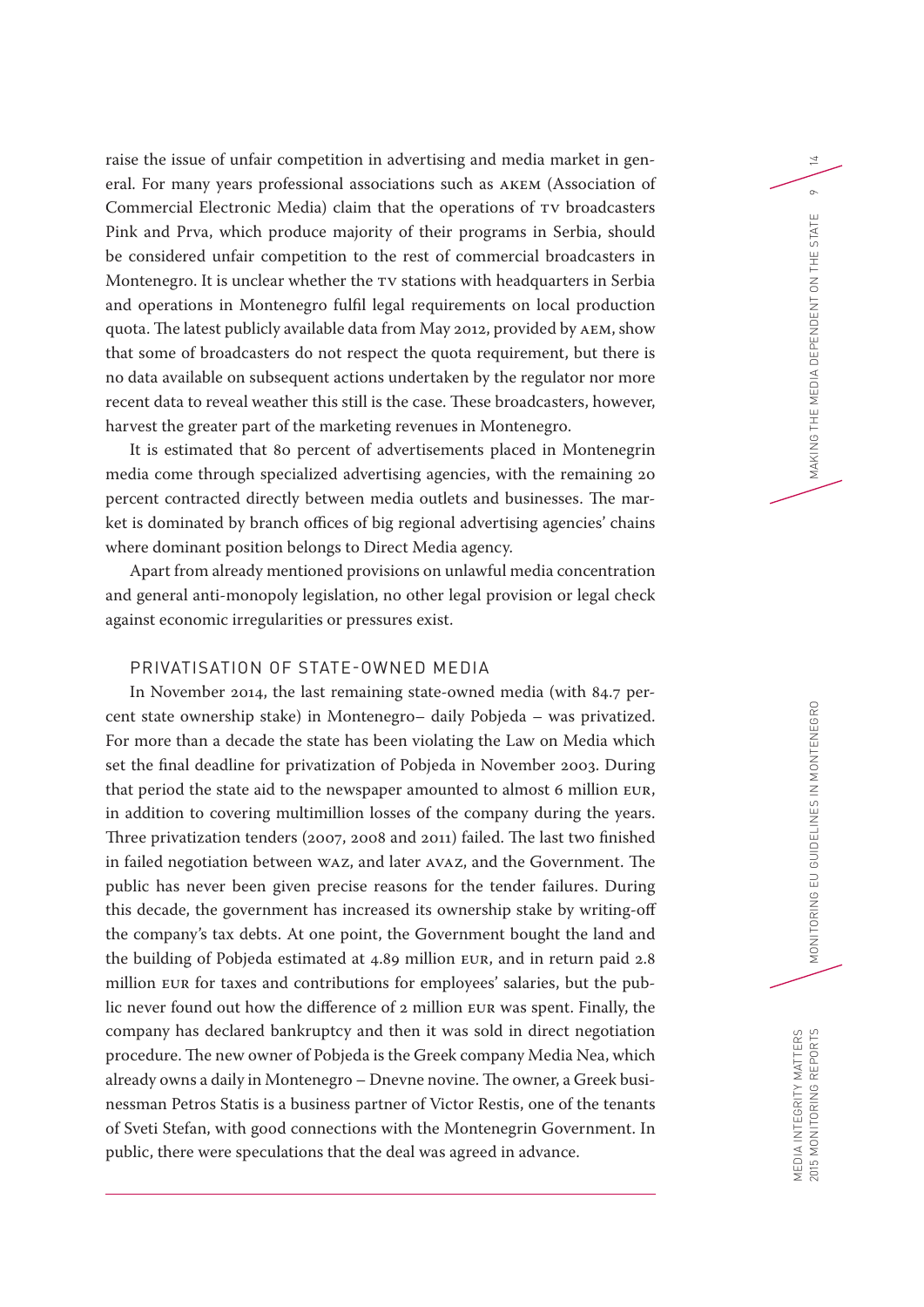# PUBLIC SERVICE MEDIA

# LEGAL DEFINITION OF PUBLIC SERVICE REMIT

The public service broadcaster in Montenegro is a public enterprise "Radio and Television of Montenegro"(RTCG) with two radio and three TV channels. Its remit is specified in the Law on Public Broadcasting Services of Montenegro (2008, 2012). The activity of RTCG is the production and broadcasting of radio and television programs that meet democratic, social, educational, cultural and other needs of public interest of all segments of Montenegrin society.

The law holds the public broadcaster obliged and accountable for production and broadcasting high quality programs which meet public interests on both national and local level, in balance manner, and with appropriate representation of informative, cultural, educational, scientific, sport and entertaining programs. RTCG is obliged to take into special account children and youth, national and ethnic minorities, disabled persons, and socially vulnerable groups; to affirm and foster Montenegrin national and cultural identity, as well as European cultural heritage. Its mission is also to contribute to the observance and promotion of fundamental human rights and freedoms, democratic values and institutions, public dialogue culture, and to present citizens' initiatives, and a number of other obligations.

In practice, RTCG has gone through significant program changes since the appointment of new general manager, Rade Vojvodic, former owner of the closed commercial IN TV, in 2012. Vojvodic hired around 30 journalists and editors from IN TV, which for 10 years held a position as a station with top audience share in Montenegro. The former IN TV editors took some of the key positions in RTCG while the newsroom editorial team remained unchanged. Old news management is close to the Prime Minister Milo Djukanovic, and therefore the reporting of public broadcaster is considered as biased to the ruling party DPS. Vojvodic is trying to transform technically outdated system of the public broadcaster in a modern, but also more entertainment oriented television. The proofs of this in 2013 and 2014 were investments in costly Turkish soap opera shows and sports program. There are critical views in Montenegro claiming that new general management of public broadcaster does not understand and respect the concept of public service.

#### LEGAL PROVISIONS ON EDITORIAL INDEPENDENCE AND AGAINST POLITICISATION OF PSB

The legal provisions on independence (Article 13 and 14 of the Law on Public Broadcasting Services in Montenegro) state that RTCG independently decides upon the content of the program. Journalists' independence is specially highlighted in the Article 14, which states that journalists employed at RTCG are independent in their work, acting in the public interest. According to the law, journalist may not be dismissed from a job, his/her salary may not be reduced, THE RTCG COUNCIL, A SUPERVISORY BOARD, IS INDEPENDENT OF ANY STATE AUTHORITY, AND IT IS RECOGNIZED AS THE BODY WHICH REPRESENTS THE PUBLIC INTEREST. IT TAKES EFFECTIVE PARTICIPATION IN THE CONTROL OF THE RTCG FUNCTIONING.

MEDIA INTEGRITY MATTERS

MEDIA INTEGRITY MATTERS<br>2015 MONITORING REPORTS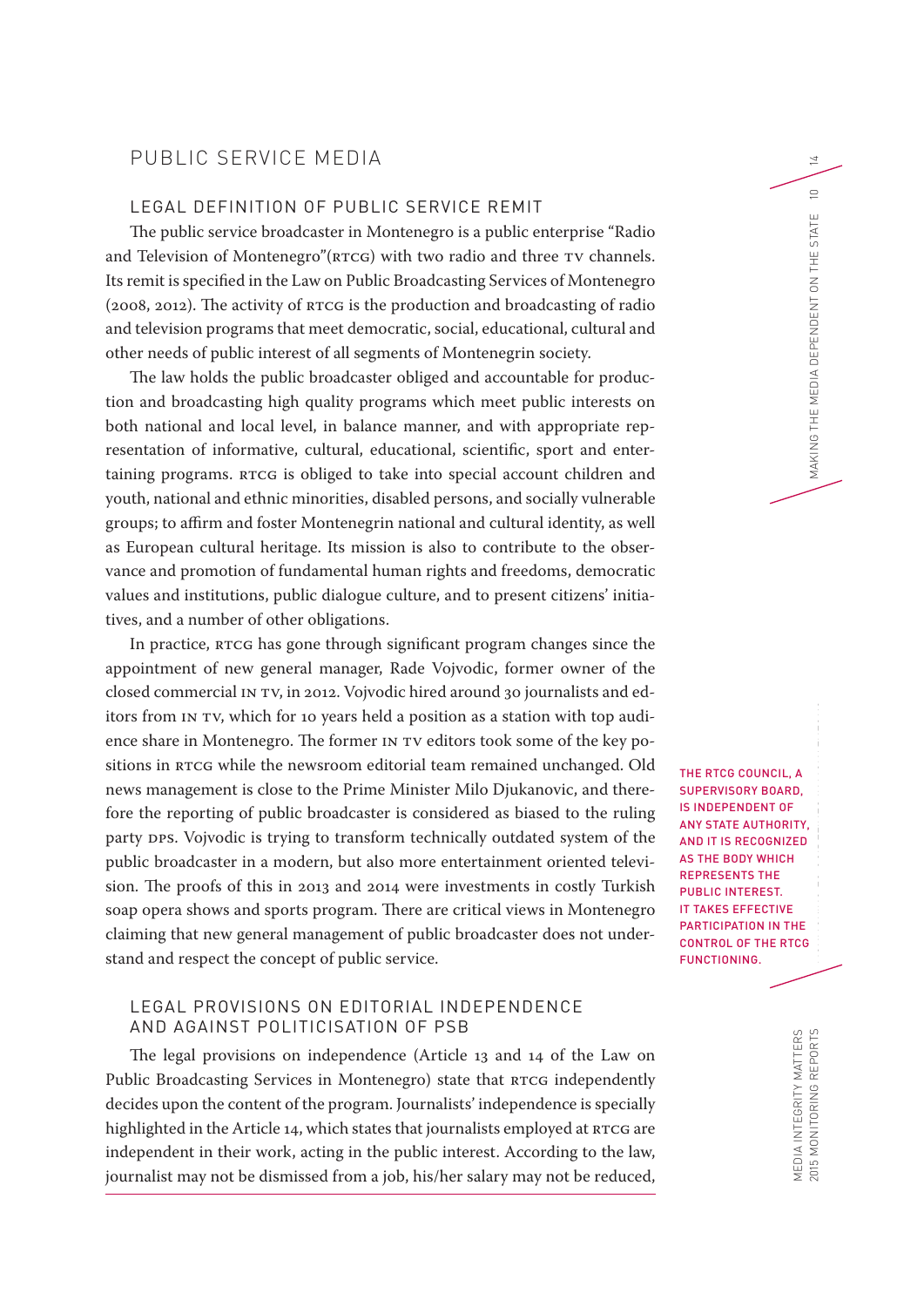his/her job position in editorial office may not be changed, and he/she may not be determined as responsible for an opinion or a position expressed in accordance with professional standards and program-related rules.

## SUPERVISORY BOARD OF PSB

The RTCG Council, a supervisory board, is independent of any state authority, and it can be said that it represents the public interest. In line with the 2012 Law on Public Broadcasting Services, the Council has eight members and the president who are elected as nominees of Universities in Montenegro, Montenegrin Academy of Science and Art, "Matica crnogorska," national institutions of culture and non-governmental organizations in the field of culture, Montenegrin Chamber of Commerce and association of employers, trade unions, non-governmental organizations in field of media (except association of broadcasters), non-governmental organizations for protection of human rights and freedoms, protection of environment, consumers' rights and rights of the disabled persons or rights on education and social welfare, as well as Montenegrin Olympic Committee and Montenegrin Para-Olympic Committee. The Council takes effective participation in the control of RTCG functioning. It sometimes releases dissonant opinions on managerial practices coming from civic sector representatives in the Council. These critical voices especially address the use of available funds. On the other hand, the current composition of the RTCG Council is not recognized as professionally strong enough to implement measures for raising the quality of PBS program and its functioning.

# SUSTAINABILITY AND AUTONOMY OF PSB FINANCING MECHANISM

Since 2009, the RTCG is financed through contributions from the state budget (1.2 percent of the budget), advertising revenues and other own revenues from sales of audiovisual works and sponsorship. In 2013, the state contributions amounted to 82.5 percent of the RTCG's total revenues. It reveals that RTCG for the major part of its finances relies on the state aid. The situation makes the public broadcaster vulnerable and puts at risk its independence and freedom in editorial decisions. According to the 2013 financial report, the RTCG total revenues amounted to 11.9 million EUR, out of which 7.4 million EUR come from the state budget contribution; additional 2.4 million EUR is contribution of the state to cover debts to the European Broadcasting Union, taxes and electricity bills. In its last financial report covering the first half of 2014, RTCG declares that the amount of the current state contribution is not sufficient for fulfilment of public broadcaster's legal obligations.

The search for more favourable financing model has started in 2013, with drafting the amendments to the legislation. Current proposal, released by the Ministry of Culture in 2014, and supported by RTCG, specifies that the amount of state contribution to public broadcaster should be set to 0.3 percent of GDP.

14

 $\equiv$ ш

MAKING THE MEDIA DEPENDENT ON THE STATI

MEDIA INTEGRITY MATTERS

MEDIA INTEGRITY MATTERS<br>2015 MONITORING REPORTS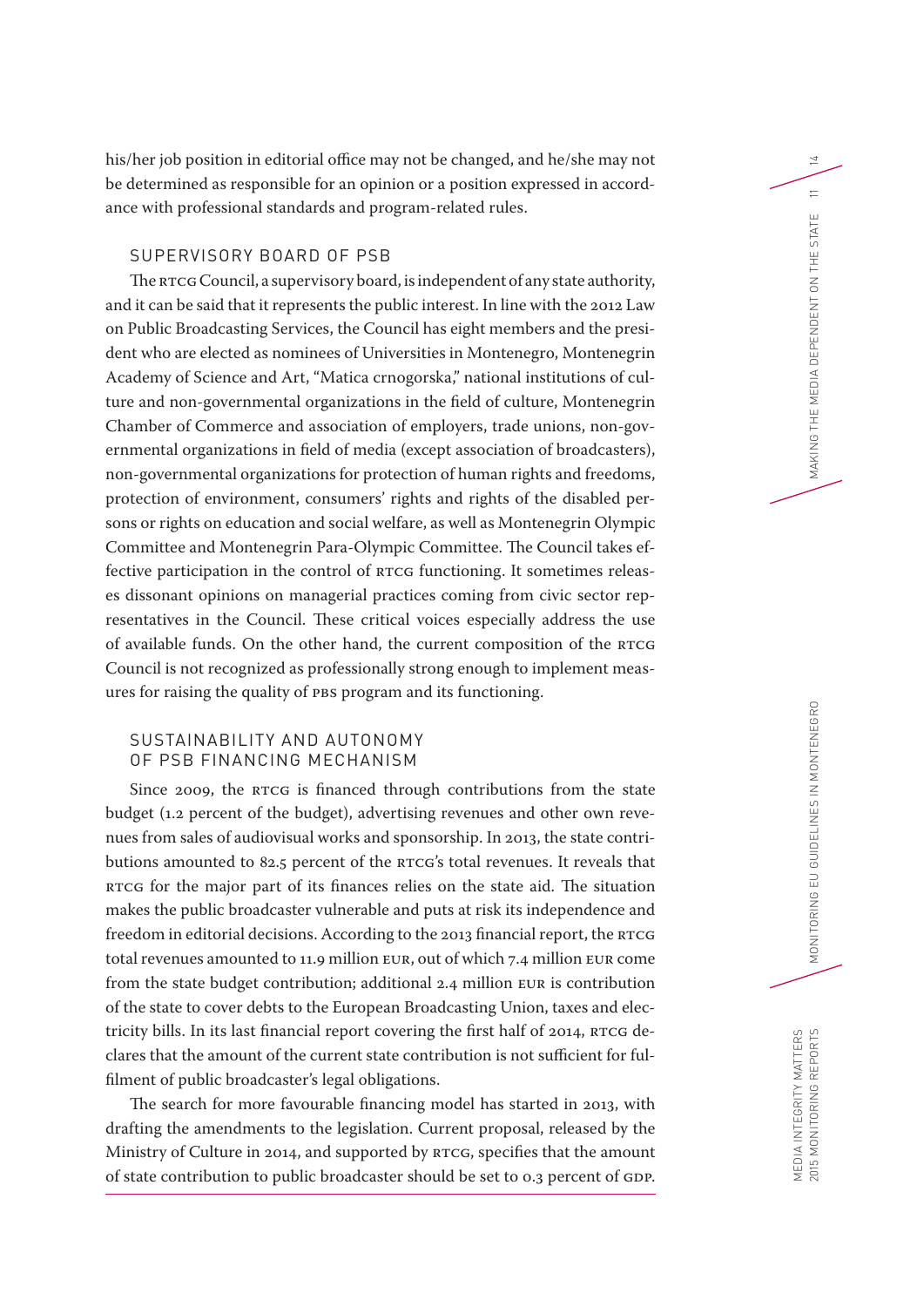If applied, such solution will increase the state contribution to the budget of RTCG for 30 percent. The Government is supporting the draft proposal that also introduces the provision that the state contribution can be spent only for production of programs qualified as programs of public interest, and not for production of commercial programs. The model of financing with subscription (licence) fee paid by households would eliminate the public broadcaster's dependence on state, but is not considered an option since in the past it was inefficient in practice. The subscription fee model had been in force in 2007 and 2008, but the collection of fees charged with telecommunication and later electricity bills was poor (only 30 percent was successfully collected).

The pressures on increasing the revenues of RTCG mounted with approaching the deadlines for digitalization which, according to the RTCG management) requires additional investment of 16 million EUR for modernization of poor and outdated technical capacities of RTCG.

## AVAILABILITY OF ANNUAL REPORTS

RTCG regularly publishes annual financial plans and reports, including annual reports on realization of its program orientation. These documents are available to the public on the web site of the public broadcaster.

## EFFECTIVE MECHANISM IN PLACE TO DEAL WITH VIEWERS' COMPLAINTS

RTCG also has valid program principles and professional standards that incorporate ethical standards, adopted in 2003. A mechanism for dealing with viewers' complaints is established in the RTCG's Statute; the public broadcaster has appointed a special Commission for dealing with audience complaints. The Commission is composed from three members elected by and accountable to the RTCG's Council - its conclusions on violations of professional standards need to be adopted by the Council, and after that they are published on the RTCG's website. According to information on the RTCG website (accessed on 28 April 2015), in 2014, there were eight Councils' decisions referring to viewers complaints. They are all given in form of recommendations to the editor of the news program, calling for more attentive approach to the program principles and standards. The complaints were mainly filed by state institutions complaining that RTCG has not reported on their activities, and by civic organizations defending human rights of LGBTs. For comparison, in 2013, RTCG received 7 viewers complaints and only 3 in 2012. Judging by the numbers of received complaints, the general public is not familiar with the existence of this mechanism or its purpose.

#### MEASURING DYNAMICS OF PUBLIC'S TRUST IN PSB

The RTCG's annual reports on realization of program orientation for 2012 and 2013 contain viewership analyses performed by the private agency Ipsos

2015 MONITORING REPORTS MONITORING REPORTS MONITORING EUROPENT ON MAKING THE MAKING THE STATE 12 NON-DEPENDENT ON THE STATE 12 NON-DEPENDENT ON THE STATE 12 NON-RTCG FOR THE MAJOR PART OF ITS FINANCES RELIES ON THE STATE AID. SINCE 2009, THE RTCG IS FINANCED MOSTLY THROUGH CONTRIBUTIONS FROM THE STATE BUDGET (1.2 PERCENT OF THE STATE BUDGET). IN 2013, THE STATE CONTRIBUTIONS AMOUNTED TO 82.5 PERCENT OF THE RTCG'S TOTAL REVENUES. THE SITUATION MAKES THE PUBLIC BROADCASTER VULNERABLE AND PUTS AT RISK ITS INDEPENDENCE AND FREEDOM IN EDITORIAL DECISIONS.

14

 $\supseteq$ Ш

MAKING THE MEDIA DEPENDENT ON THE STATI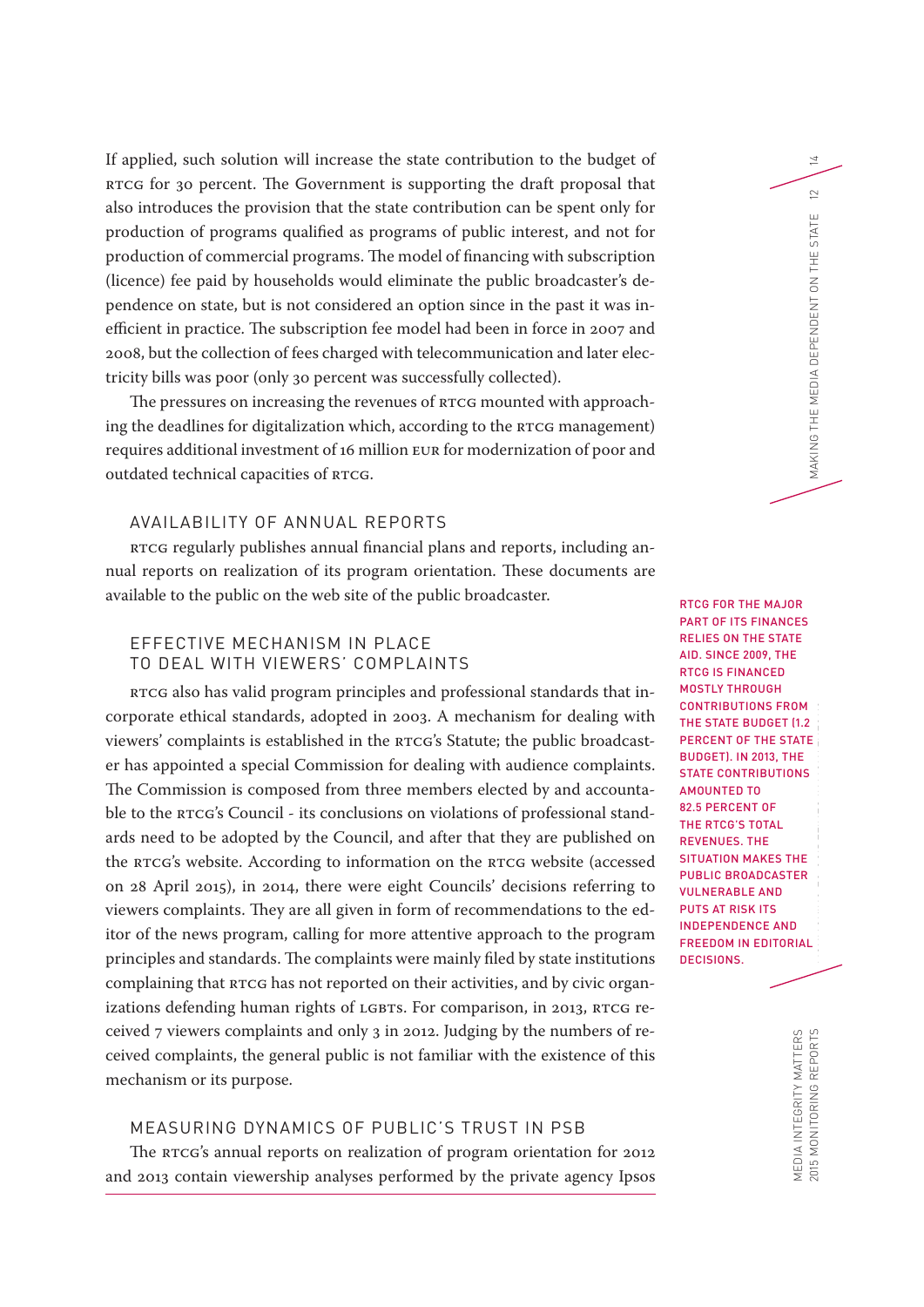Strategic Marketing. The 2013 report provides detailed analysis which shows increase in audience perception of quality of almost each program segment of RTCG. The research was based on interviews with public representatives asked to evaluate different parameters such as quality of information, professionalism, relevance etc. The largest success was the increase in the audience perception of quality of central news program Dnevnik 2 from 30.74 percent to 34.45 percent, with decrease in audience perception of bias and political influence from 24 percent to 17 percent. Until the end of April 2015, the RTCG annual report for 2014 has not been available.

# DIGITALIZATION OF PUBLIC SERVICE BROADCASTING

Digitalization process in Montenegro started in 2008 with the adoption of the National Digital Switchover Strategy, but the process of digitalization has been postponed several times due to the lack of financial and institutional capacities. The procurement of digital TV broadcasting equipment in Montenegro has been funded by the Delegation of the European Union in 2011, but the equipment was not operational until late 2013. The reason for that were complaints and a lawsuit alleging misconduct by the EU Delegation during the tender procedure. The complaints were solved in favour of the EU Delegation, but the case caused significant delay in the project implementation. The technical and institutional conditions were established only in mid 2014.

Two television and two radio channels of the national public broadcaster RTCG were automatically included in the catalogue of the first multiplex. The Broadcasting Center, as a multiplex operator is obliged to distribute the programs of RTCG at no charge, through free access. Other commercial television channels were given possibility to gain access to the first multiplex through public tender realized in the second half of 2014. However, due to the lack of financial and technical capacities the interest from commercial and local public broadcasters was poor. Only three national TV broadcasters responded to the tender; only 3 out of 9 available licenses have been allocated. The Agency for Electronic Media waived digital broadcasting fees for commercial broadcasters until June 2015, which is the final deadline for completing the process of digitalization according to the law.

Although the AEM has announced that the broadcasting fees will not be significantly changed with the new digital platform set in place, the interest of commercial broadcasters remained low. Majority of them have their signals transmitted through some of the existing channels of cable, IPTV and other modes of distributions, which already have almost 80 percent penetration. Additional costs of technical adjustments to digital broadcasting platforms create an obstacle for digitalization process in Montenegro. RTCG estimates that the transformation requires 16 million EUR of investments, which will most likely be given to the public broadcaster from the state budget. Commercial

2015 MONITORING REPORTS MONITORING EUROPERS MONITORING EUROPERS IN MAKING THE MEDIA DEPENDENT ON THE STATE  $13$ RTCG ESTIMATES THAT THE TRANSFORMATION TO DIGITAL BROADCASTING REQUIRES 16 MILLION EUR OF INVESTMENTS. MOST LIKELY IT WILL BE GIVEN TO THE PUBLIC BROADCASTER FROM THE STATE BUDGET. COMMERCIAL **BROADCASTERS** CANNOT EXPECT SUCH STATE SUPPORT AND THEY OFTEN TURN TO THIS ARGUMENT WHEN SPEAK ABOUT RTCG AS AN UNFAIR COMPETITOR IN THE MEDIA MARKET IN MONTENEGRO.

14

 $\infty$ Ш STATE

MAKING THE MEDIA DEPENDENT ON THE